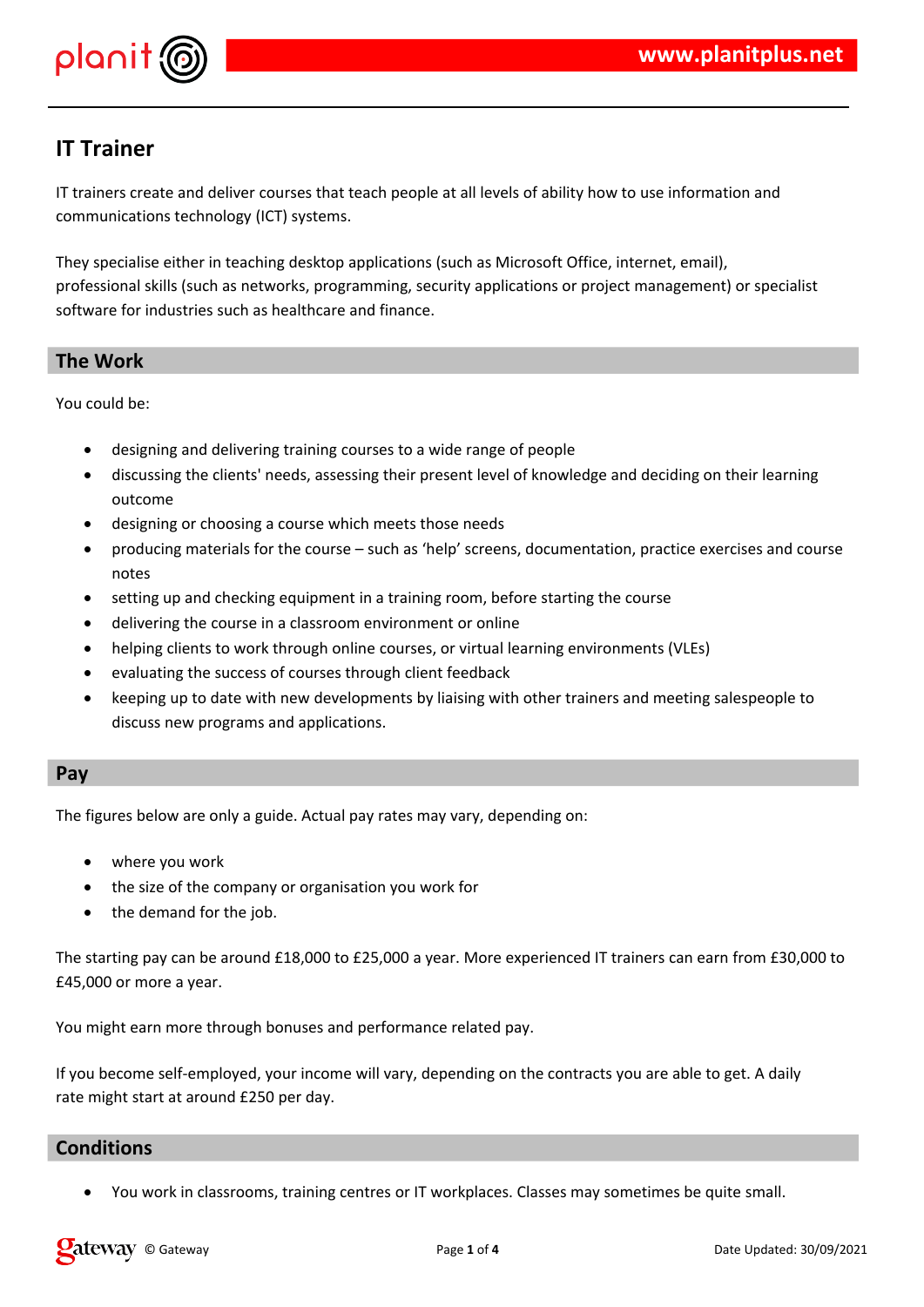

- You might deliver training online through e-learning or virtual learning environments.
- You mostly work within normal office hours, but some courses may run in the evening or at weekends. You may also spend some time in the evenings or at weekends preparing courses.
- Part time work is common.
- You have to travel to different organisations to deliver their courses.
- You might have to spend some overnights away from home.

### **Getting In**

There is no single entry route.

- Most entrants have an HNC (SCQF Level 7), HND (SCQF Level 8) or a degree (SCQF Levels 9-11) in a computing subject.
- For entry, HNC and HND courses normally require 1-2 Highers plus some subjects at National 4 or 5. Degree courses require 4-5 Highers. Maths and Computing Science may be useful.
- Entrants with a degree in a non-computing subject could take a postgraduate (SCQF Level 11) conversion course.
- If you have substantial experience of working in IT, you might be able to enter this work even if you do not have a degree, HNC or HND.
- Some employers ask for assessor or verifier awards, or training or teaching qualifications.
- A driving licence is useful if you have to travel between training centres and clients.

There is growing demand for IT trainers in software and systems companies as well as in colleges, libraries, adult education and training organisations. Some large companies have their own training departments. You will find jobs advertised in the press and on the internet.

# **What Does It Take**

You need to have:

- good presentation skills
- a sound knowledge of a wide range of IT systems and packages, including new developments
- good written skills to produce course notes
- confidence and enthusiasm
- patience and tact
- good organisational and time keeping skills.

You need to be able to:

- communicate with a wide range of people
- adapt your training methods to suit the client's needs
- motivate learners of all abilities
- work on your own
- keep up to date with new developments.

#### **Training**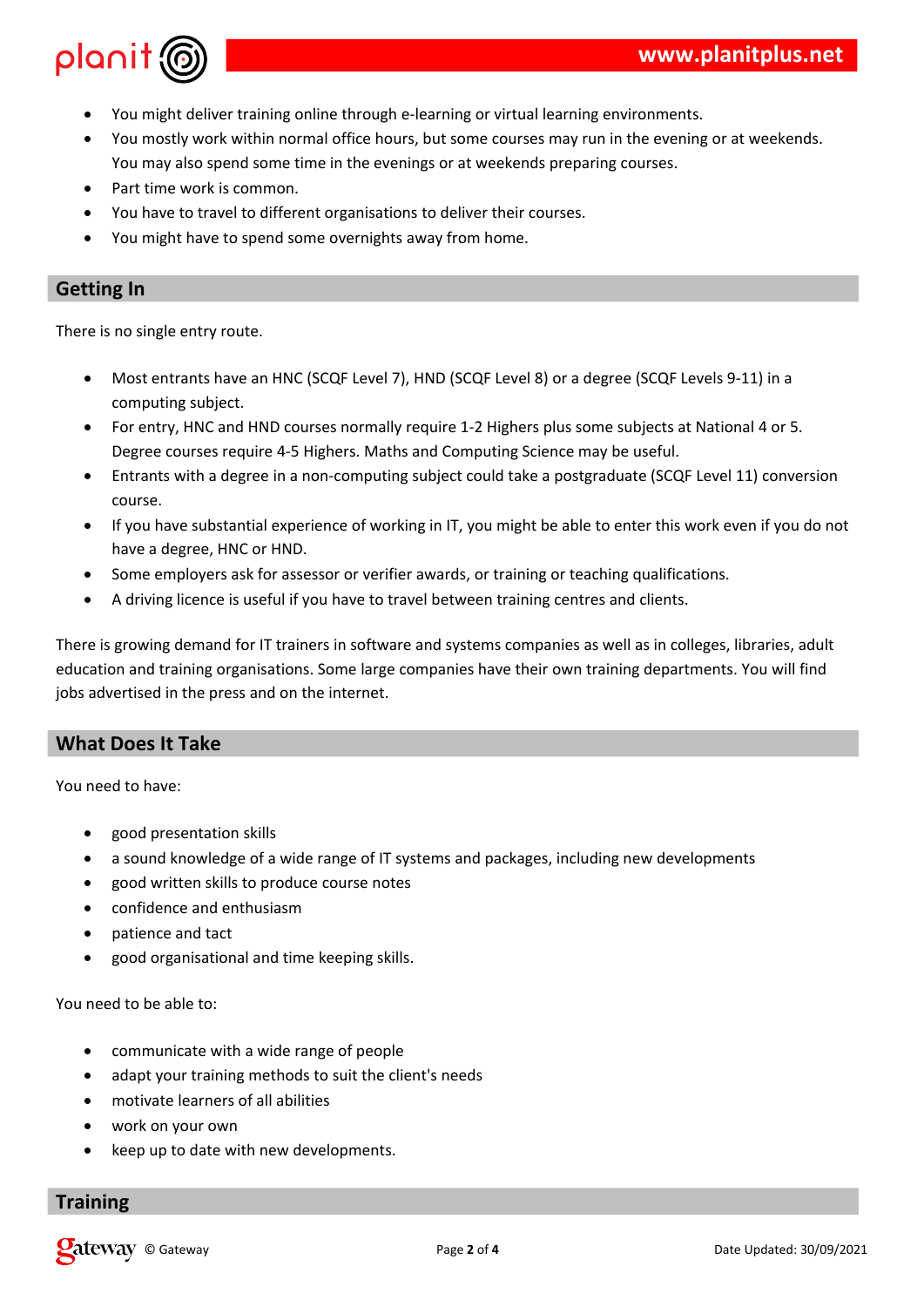|   | $! \frac{9}{6}$ #<br>$\mathbf{I}$<br>$\mathbf{I}$<br>$5\phantom{.0}$ | + % D6? ( '<br>7 \$%#7&%<br>$\Gamma$ and $\Gamma$ is a set of the set of the $\Gamma$<br># | $\#$ ( +! !<br>2<br>$3$ #                                                | $" +"$<br>$9\%$ E $8$<br><b>Contract Contract</b><br>$\mathbf{I}$ |
|---|----------------------------------------------------------------------|--------------------------------------------------------------------------------------------|--------------------------------------------------------------------------|-------------------------------------------------------------------|
|   |                                                                      |                                                                                            |                                                                          |                                                                   |
|   | $\#$                                                                 | #<br>$\pm$<br><b>Contract Contract</b><br>$=$                                              | $\mathbf{I}$                                                             | #<br>$+$                                                          |
|   | $\mathbf{H}^{\text{max}}$ and<br>#<br>$\frac{1}{2}$<br>#             | $=$ #<br>$\sim$ 1.<br>$\mathbf{I}$                                                         | $\#$                                                                     |                                                                   |
|   |                                                                      |                                                                                            |                                                                          |                                                                   |
|   | $+$ ! $@$<br>$\mathbf{I}$                                            | $\begin{array}{ccc} & & \\ \end{array}$ ( (<br>@ (F %<br>#<br>$\mathbf{L}$<br>#!           | $\frac{1}{1}$ $\frac{1}{1}$ B $\frac{1}{2}$ % "<br>$G -$<br>$\sim 1$ and | $\mathbf H$<br>Ţ<br>$\sim$ $\sim$ $\sim$ $\sim$                   |
| B | #<br>#                                                               | $\pmb{\mathsf{H}}$                                                                         |                                                                          |                                                                   |
|   | $F\% @ +   \%$<br>$\overline{5}$<br>$\mathbf{u}$                     | #                                                                                          |                                                                          |                                                                   |